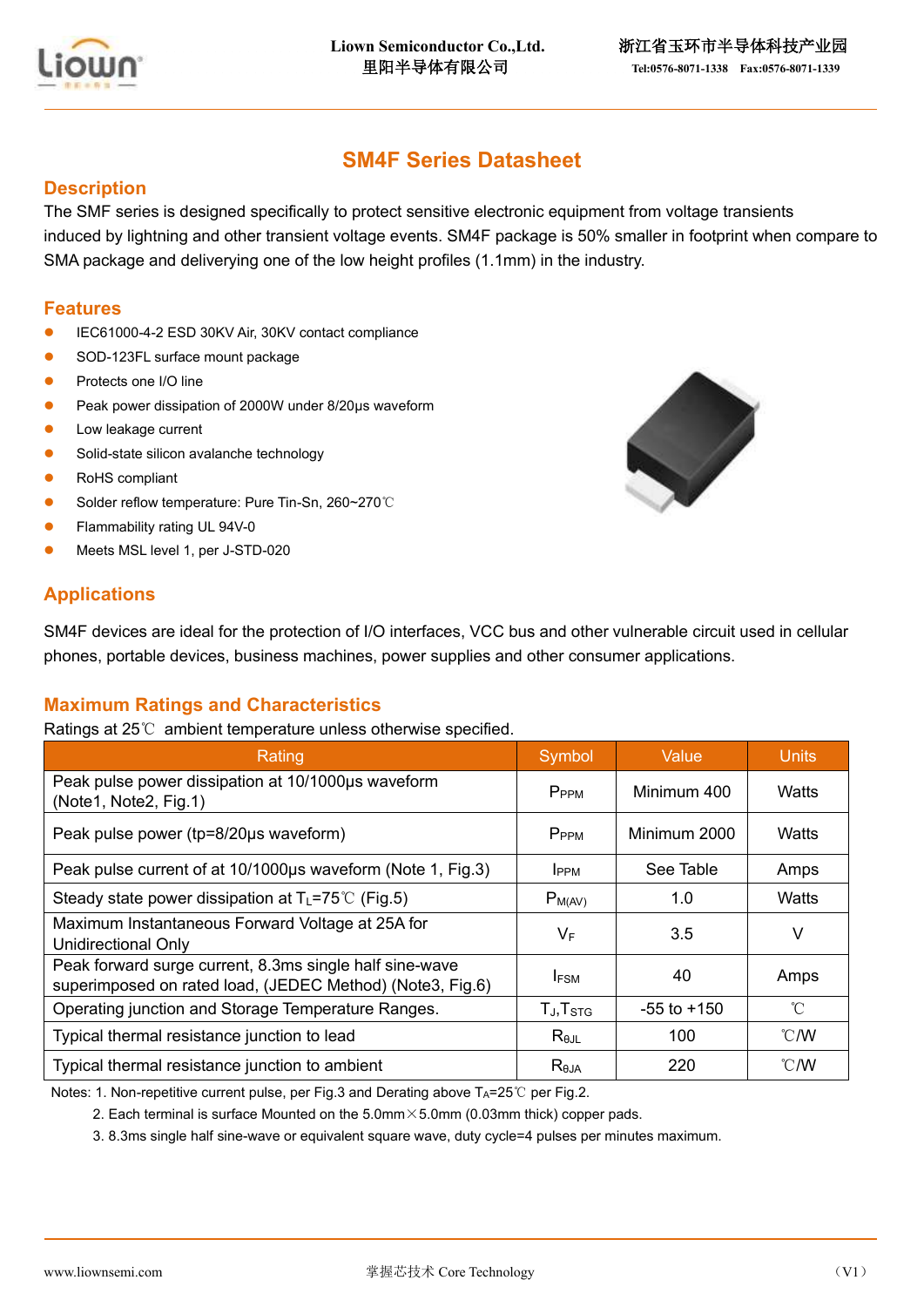

### **Dimensions (SOD123FL)**



### **Electrical Characteristics (TA=25**℃**)**

| <b>Part Number</b> |                  | <b>Device</b><br>Marking<br>Code |           | <b>Reverse</b><br>Stand-Off<br>Voltage | <b>Breakdown</b><br>Voltage<br>@I <sub>T</sub> |                | <b>Test</b><br>Current | <b>Maximum</b><br>Clamping<br>Voltage<br>@ | Peak<br>Pulse<br><b>Current</b> | <b>Reverse</b><br>Leakage<br>$@V_{R}$ |
|--------------------|------------------|----------------------------------|-----------|----------------------------------------|------------------------------------------------|----------------|------------------------|--------------------------------------------|---------------------------------|---------------------------------------|
| Uni                | <b>Bi</b>        | <b>UNI</b>                       | BI.       | $V_R(V)$                               | Min(V)                                         | Max(V)         | $I_T(mA)$              | Vc(V)                                      | IPP(A)                          | $I_R(\mu A)$                          |
| <b>SM4F5.0A</b>    | SM4F5.0CA        | KE                               | AE        | 5                                      | 6.4                                            | $\overline{7}$ | 10                     | 9.2                                        | 43.6                            | 500                                   |
| <b>SM4F6.0A</b>    | SM4F6.0CA        | KG                               | AG        | 6                                      | 6.67                                           | 7.37           | 10                     | 10.3                                       | 38.8                            | 400                                   |
| <b>SM4F6.5A</b>    | SM4F6.5CA        | KK                               | AK        | 6.5                                    | 7.22                                           | 7.98           | 10                     | 11.2                                       | 35.8                            | 350                                   |
| <b>SM4F7.0A</b>    | SM4F7.0CA        | <b>KM</b>                        | <b>AM</b> | $\overline{7}$                         | 7.78                                           | 8.6            | 10                     | 12.0                                       | 33.4                            | 200                                   |
| <b>SM4F7.5A</b>    | <b>SM4F7.5CA</b> | <b>KP</b>                        | AP        | 7.5                                    | 8.33                                           | 9.21           | $\mathbf{1}$           | 12.9                                       | 31.0                            | 100                                   |
| <b>SM4F8.0A</b>    | <b>SM4F8.0CA</b> | <b>KR</b>                        | <b>AR</b> | 8                                      | 8.89                                           | 9.83           | $\mathbf{1}$           | 13.6                                       | 29.4                            | 50                                    |
| <b>SM4F8.5A</b>    | SM4F8.5CA        | KT                               | AT        | 8.5                                    | 9.44                                           | 10.4           | $\mathbf{1}$           | 14.4                                       | 27.8                            | 20                                    |
| <b>SM4F9.0A</b>    | SM4F9.0CA        | <b>KV</b>                        | AV        | $\mathsf g$                            | 10                                             | 11.1           | $\mathbf{1}$           | 15.4                                       | 26.0                            | 10                                    |
| SM4F10A            | SM4F10CA         | KX                               | AX        | 10                                     | 11.1                                           | 12.3           | $\mathbf{1}$           | 17.0                                       | 23.6                            | 5                                     |
| <b>SM4F11A</b>     | SM4F11CA         | <b>KZ</b>                        | AZ        | 11                                     | 12.2                                           | 13.5           | $\mathbf{1}$           | 18.2                                       | 22.0                            | 3                                     |
| SM4F12A            | SM4F12CA         | LE                               | <b>BE</b> | 12                                     | 13.3                                           | 14.7           | $\mathbf{1}$           | 19.9                                       | 20.2                            | 1                                     |
| SM4F13A            | SM4F13CA         | LG                               | <b>BG</b> | 13                                     | 14.4                                           | 15.9           | $\mathbf{1}$           | 21.5                                       | 18.6                            | $\mathbf{1}$                          |
| SM4F14A            | SM4F14CA         | LK                               | BK        | 14                                     | 15.6                                           | 17.2           | $\mathbf{1}$           | 23.2                                       | 17.2                            | $\mathbf{1}$                          |
| SM4F15A            | SM4F15CA         | <b>LM</b>                        | <b>BM</b> | 15                                     | 16.7                                           | 18.5           | $\mathbf{1}$           | 24.4                                       | 16.4                            | $\mathbf{1}$                          |
| SM4F16A            | SM4F16CA         | LP                               | <b>BP</b> | 16                                     | 17.8                                           | 19.7           | $\mathbf{1}$           | 26.0                                       | 15.4                            | 1                                     |
| SM4F17A            | SM4F17CA         | <b>LR</b>                        | <b>BR</b> | 17                                     | 18.9                                           | 20.9           | $\mathbf{1}$           | 27.6                                       | 14.6                            | $\mathbf{1}$                          |
| SM4F18A            | SM4F18CA         | LT                               | <b>BT</b> | 18                                     | 20                                             | 22.1           | $\mathbf{1}$           | 29.2                                       | 13.8                            | 1                                     |
| <b>SM4F20A</b>     | SM4F20CA         | LV                               | <b>BV</b> | 20                                     | 22.2                                           | 24.5           | $\mathbf{1}$           | 32.4                                       | 12.4                            | $\mathbf{1}$                          |
| SM4F22A            | SM4F22CA         | <b>LX</b>                        | BX        | 22                                     | 24.4                                           | 26.9           | $\mathbf{1}$           | 35.5                                       | 11.4                            | $\mathbf{1}$                          |
| SM4F24A            | SM4F24CA         | <b>LZ</b>                        | <b>BZ</b> | 24                                     | 26.7                                           | 29.5           | $\mathbf{1}$           | 38.9                                       | 10.4                            | $\mathbf{1}$                          |
| SM4F26A            | SM4F26CA         | <b>ME</b>                        | <b>CE</b> | 26                                     | 28.9                                           | 31.9           | $\mathbf{1}$           | 42.1                                       | 9.6                             | 1                                     |
| SM4F28A            | SM4F28CA         | <b>MG</b>                        | CG        | 28                                     | 31.1                                           | 34.4           | $\mathbf{1}$           | 45.4                                       | 8.8                             | $\mathbf{1}$                          |
| SM4F30A            | SM4F30CA         | MK                               | <b>CK</b> | 30                                     | 33.3                                           | 36.8           | $\mathbf{1}$           | 48.4                                       | 8.4                             | $\mathbf{1}$                          |
| SM4F33A            | SM4F33CA         | <b>MM</b>                        | <b>CM</b> | 33                                     | 36.7                                           | 40.6           | $\mathbf{1}$           | 53.3                                       | 7.6                             | $\mathbf{1}$                          |
| SM4F36A            | SM4F36CA         | <b>MP</b>                        | CP        | 36                                     | 40                                             | 44.2           | $\mathbf{1}$           | 58.1                                       | 7.0                             | 1                                     |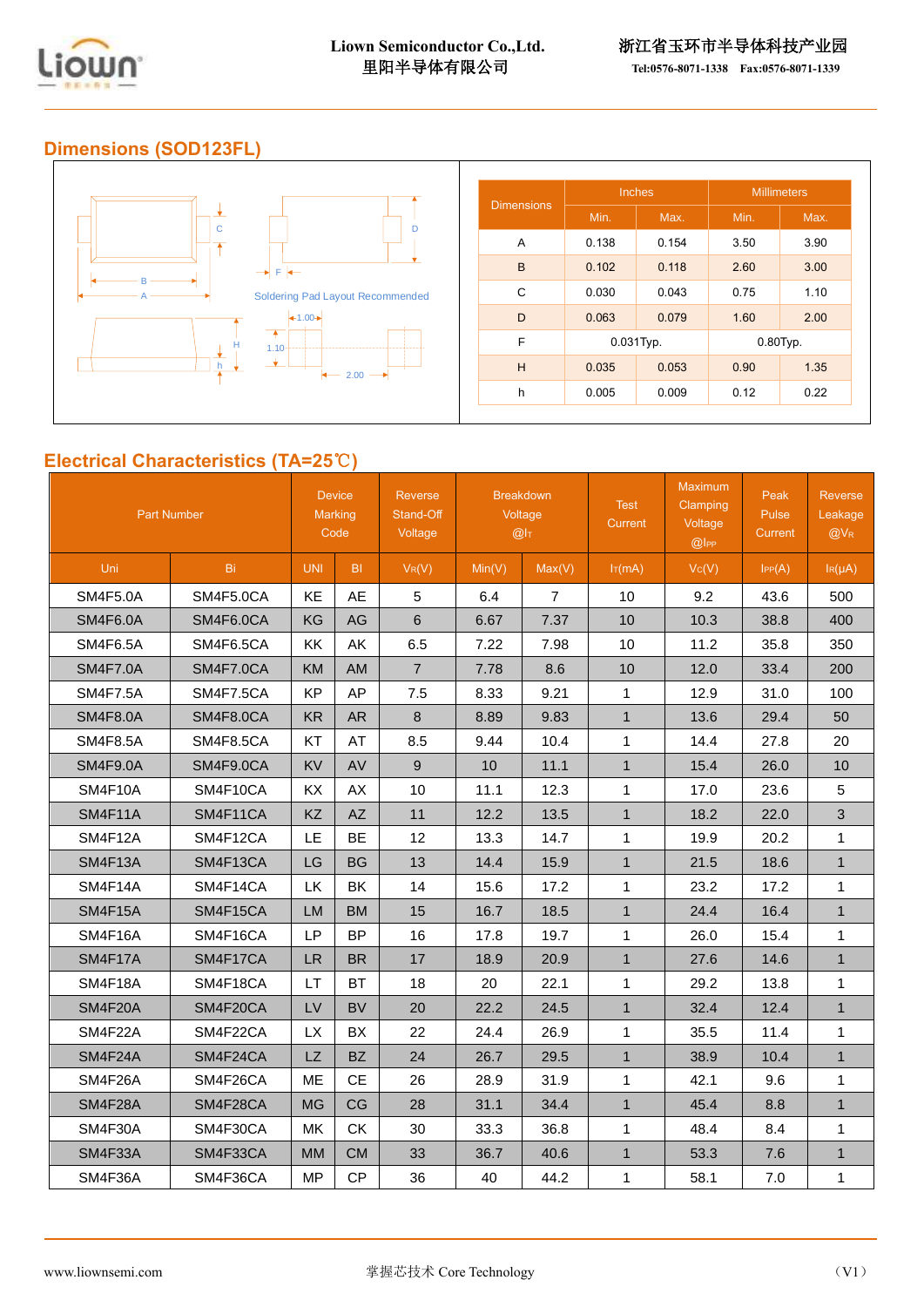

### **Ratings and Characteristic Curves (Ta=25**℃ **unless otherwise noted)**





Figure 3. Pulse Waveform



Figure 5. Steady State Power Dissipation Derating **Curve** 



#### Figure 2. Pulse Derating Curve



#### Figure 4. Typical Junction Capacitance



Figure 6. Maximum Non-Repetitive Forward Surge Current Uni-Directional Only

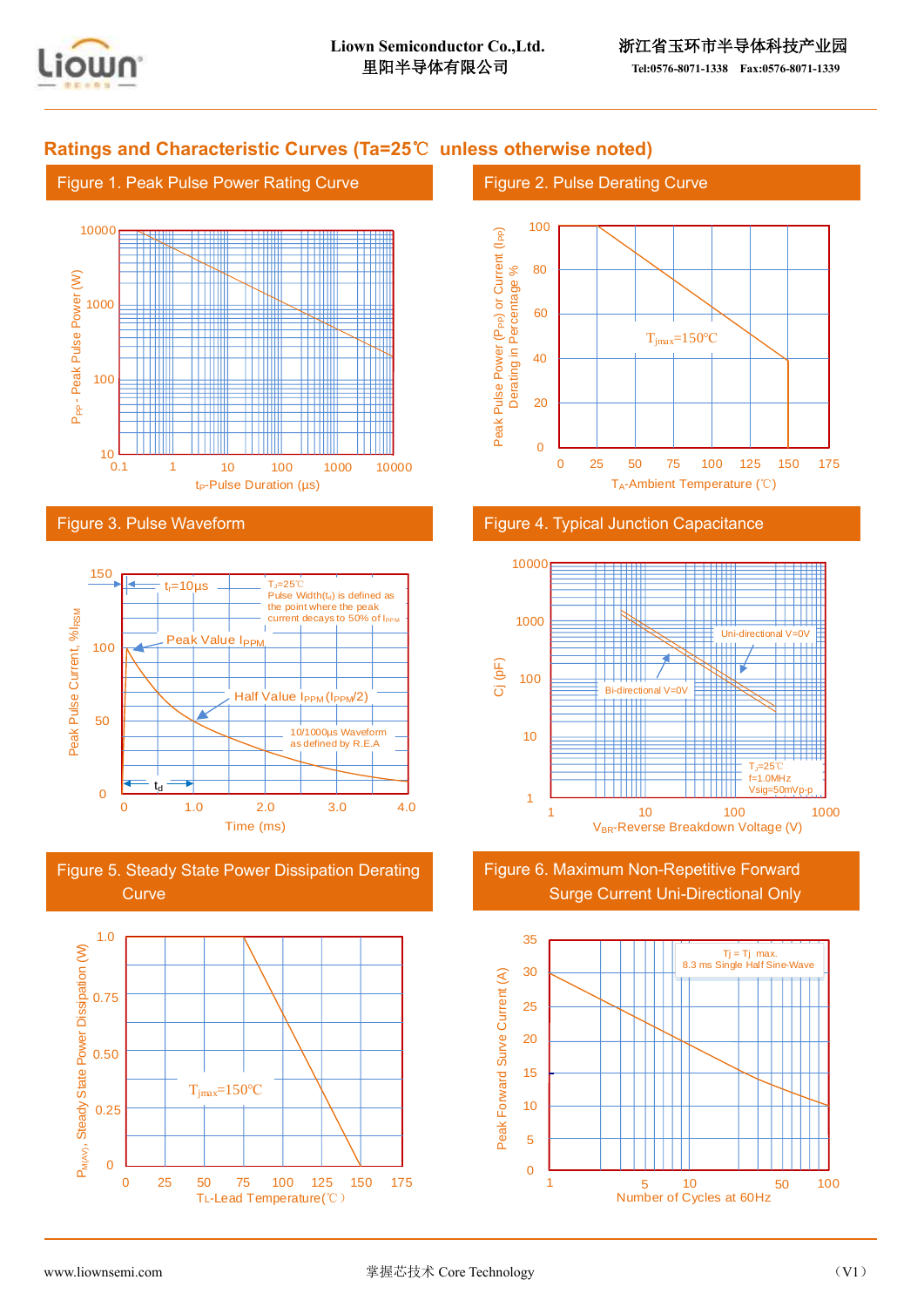

## **Marking Code**



## **Part Number Code**



### **Soldering Parameters**